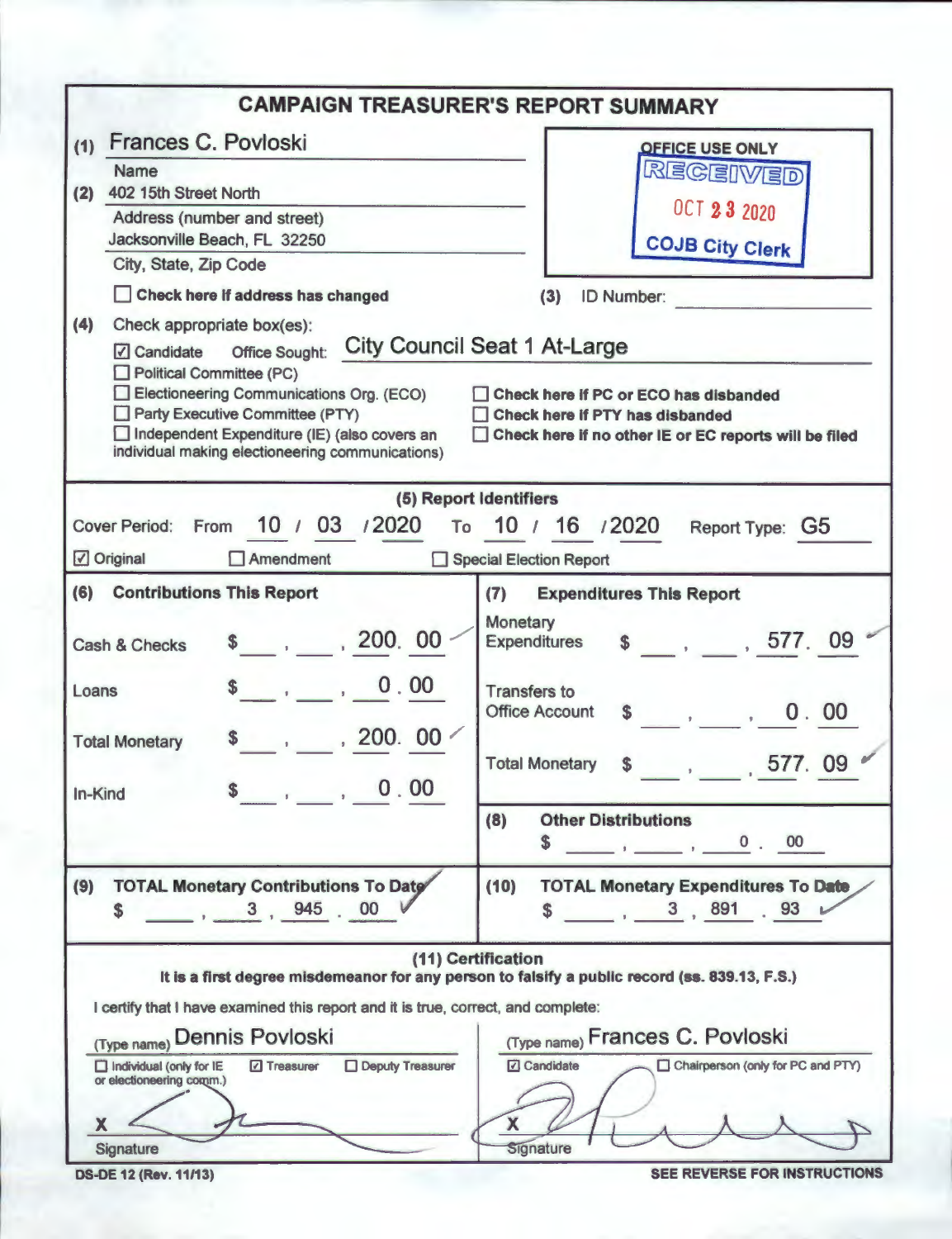## **CAMPAIGN TREASURER'S REPORT - ITEMIZED CONTRIBUTIONS**

| Frances C. Povloski<br>$(1)$ Name<br>$(2)$ I.D. Number |                                                                                                                  |              |                                         |                              |                                                                               |                   |                |
|--------------------------------------------------------|------------------------------------------------------------------------------------------------------------------|--------------|-----------------------------------------|------------------------------|-------------------------------------------------------------------------------|-------------------|----------------|
|                                                        | (3) Cover Period $10^{10}$ / $03^{2020}$                                                                         |              |                                         | through $10$ $16$ $1$ $2020$ | (4) Page $\frac{1}{\sqrt{1-\frac{1}{2}}}$ of $\frac{1}{\sqrt{1-\frac{1}{2}}}$ |                   |                |
| (5)<br>Date<br>(6)<br>Sequence<br>Number               | (7)<br><b>Full Name</b><br>(Last, Suffix, First, Middle)<br><b>Street Address &amp;</b><br>City, State, Zip Code |              | (8)<br>Contributor<br>Type   Occupation | (9)<br>Contribution<br>Type  | (10)<br>In-kind<br>Description                                                | (11)<br>Amendment | (12)<br>Amount |
| 12 2020<br>10<br>$\prime$<br>2020-10-12-C0001          | DF Pensions, Inc.<br>3948 3rd St S, #396<br>Jacksonville Beach,<br>FL 32250                                      | $\, {\bf B}$ | TPA                                     | <b>CHE</b>                   |                                                                               |                   | \$200.00       |
| $\frac{1}{1}$                                          |                                                                                                                  |              |                                         |                              |                                                                               |                   |                |
| $1 \quad 1$                                            |                                                                                                                  |              |                                         |                              |                                                                               |                   |                |
|                                                        |                                                                                                                  |              |                                         |                              |                                                                               |                   |                |
| $\sqrt{1}$                                             |                                                                                                                  |              |                                         |                              |                                                                               |                   |                |
|                                                        |                                                                                                                  |              |                                         |                              |                                                                               |                   |                |
|                                                        |                                                                                                                  |              |                                         |                              |                                                                               |                   |                |
|                                                        |                                                                                                                  |              |                                         |                              |                                                                               |                   |                |

**OS-DE 13 (Rev.11/13) SEE REVERSE FOR INSTRUCTIONS AND CODE VALUES**